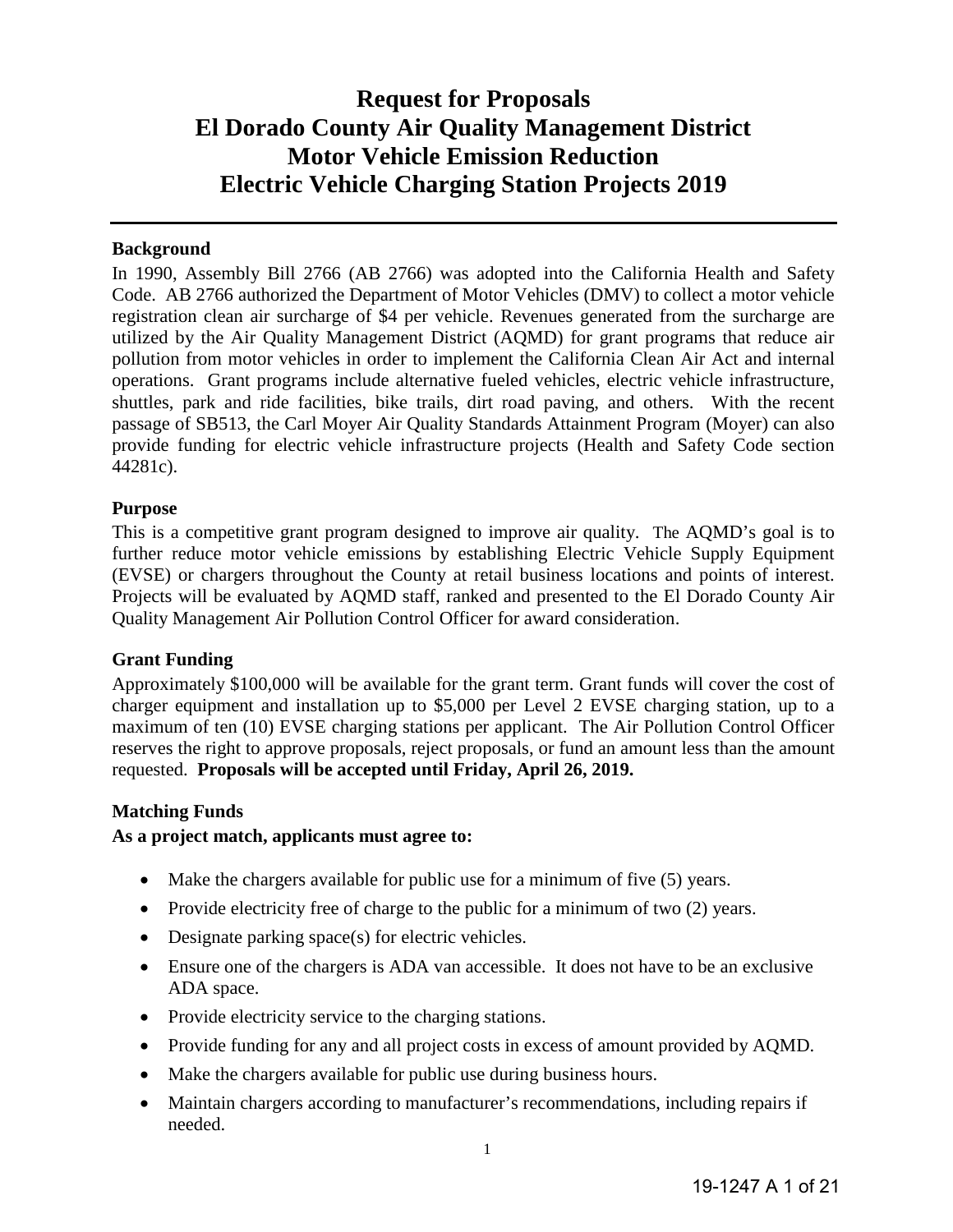• Annually provide AQMD with equipment usage data, if available.

#### **Applicant Eligibility**

Retail business operators, owners, and retail commercial property owners located within El Dorado County are eligible to apply for these grants. El Dorado County jurisdictions including: cities, special districts, other political subdivisions and jurisdictions joined together by JPAs or MOUs, and non-profit organizations are also eligible to apply for these grants.

#### **Payment of Grant Funds**

Grantees must obtain a minimum of two quotes from licensed electrical contractors for the purchase and installation of EVSE and provide them to AQMD. Grant funds will provide 80% of the cost (up to \$4,000 per charger) in advance. The balance will be paid on a reimbursement basis for the actual eligible costs directly related to the implementation of the project as approved in the Contract. All payment requests must include an itemization with documentation of claimed expenses (e.g., itemized receipts, proof of payment invoices, etc.). The AQMD shall not under any circumstances reimburse Contractor for commitments made by Contractor for services not performed or materials not received.

#### **Reporting Requirements**

The AB 2766 grant is performance based. Periodic performance reports are required to ensure projects are on schedule and within parameters approved by AQMD. Grantees must annually report any equipment breakdowns and an estimate and any recorded data of EVSE usage.

#### **Grant Term**

The grant term is from the Notice to Proceed date through (6) six months later. All costs must be incurred during this term. The final payment request is due two months after the end of the grant term. Failure to submit final payment request and final report with appropriate documentation by the due date may result in Payment Request rejection and forfeiture of claims for costs incurred.

#### **Proposals**

Proposal submittal constitutes an agreement to all conditions set forth in the RFP. Proposals must include all required information, letters of support, and technical appendices as follows:

Project Summary (Attachment 1) - Provide basic information indicated, including contact information, site address, the number of chargers to be installed, an estimate of the number of customer vehicle trips to the site on an annual basis, and an estimate of how many customers will utilize the proposed EVSE on an annual basis.

Map – An aerial map (satellite view from an internet based map) with the proposed charger location(s) identified.

Public Agency Authorization Letter/Resolution – Public agency applicants must provide a governing body letter/resolution authorizing proposal submittal. Authorization must identify grant administrator. For joint proposals, the authorization must be signed by an authorized representative from each entity.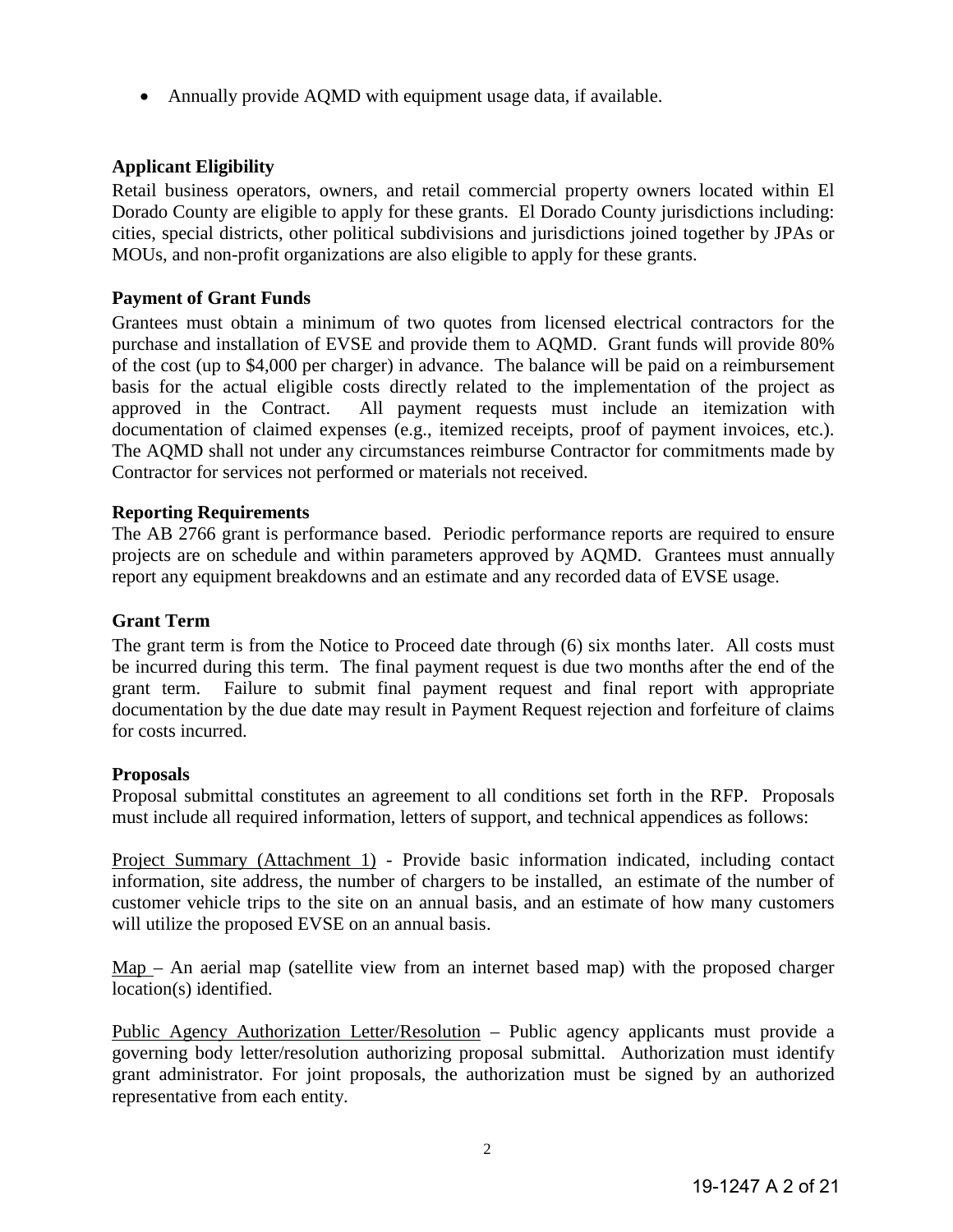Funding Request/Breakdown of Cost - Include amount of money requested from AB 2766 DMV Surcharge fund and total project cost. Itemize the equipment to be purchased and the installation labor cost.

Match Requirement – State commitment to comply with the matching requirement and agree to acknowledge that project was funded by AQMD, by allowing the placement of a sign on the EVSE equipment.

#### Cost Estimates – **Provide a minimum of two quotes from two distinct licensed electricians for the equipment and installation.**

#### **Evaluation**

Proposals will be evaluated based upon the number of customer vehicle trips and the distance from other public chargers located in El Dorado County. AQMD will, in its sole discretion, determine which project(s) will make the best use of grant funds.

Respondents are advised that:

- Responses will be accepted on a continuous basis after RFP is released up until the deadline.
- Incomplete responses will not be accepted.
- All components of the proposal are mandatory.
- Failure to include all requested information may result in rejection.
- Minor or inconsequential deviations may be waived by the Air Pollution Control Officer.
- AQMD reserves the right to reject any and all of the responses to the RFP.

#### **Order of Precedence**

In the event of any conflict between or among the terms and conditions of this Request for Proposals and documents referred to herein, such conflict shall be resolved by giving precedence in the following order of priority:

(1) Request for Proposals

- (2) Attachment 2 Sample Contract
- (3) Attachment 1 Project Summary

#### **Eligible Costs**

Eligible costs are direct costs associated with implementing the project, which are incurred after receiving the Notice to Proceed and by the end of the grant term. AQMD reserves the right to make, in its sole discretion, final determinations regarding cost eligibility for each project. Eligible costs include:

- Cost of design and engineering (e.g, labor, site preparation, Americans with Disabilities Act accessibility).
- Cost of equipment (e.g., charging units, electrical parts, materials, signage) including sales taxes and shipping costs.
- Cost of installation directly related to station construction.
- Meter/data loggers.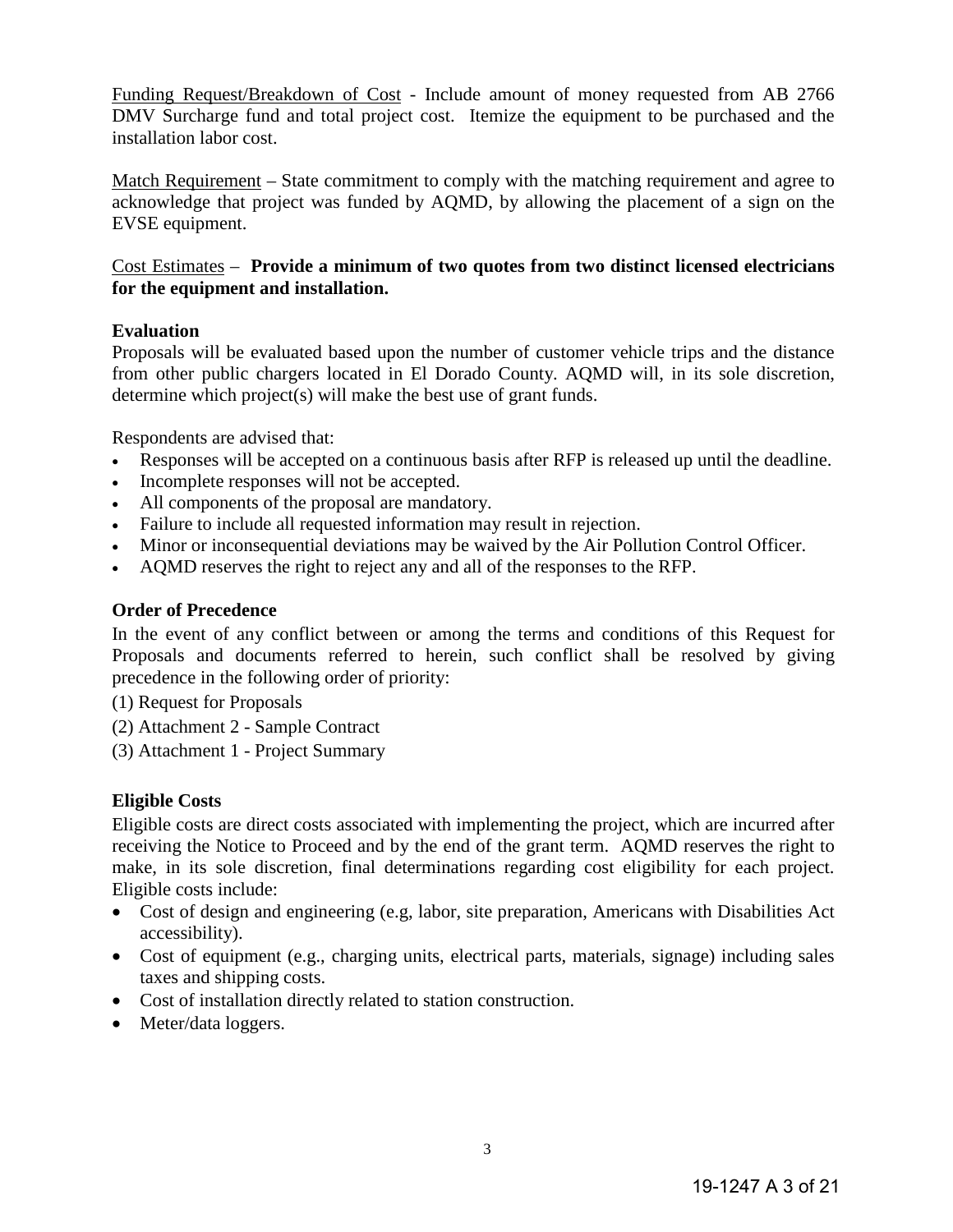#### **Ineligible Costs**

Any costs not directly related to the project are ineligible for grant or matching funds. Ineligible costs using grant or matching funds include, but are not limited to:

- Costs not specifically identified in the Proposal, unless approved in writing by the Air Pollution Control Officer (APCO) prior to costs being incurred;Costs covered by another government grant, contract, or loan;
- Costs incurred prior to contract execution;
- Used, refurbished, or remanufactured parts and equipment;
- Equipment having less than a one year warranty;
- Operation costs including maintenance, repairs, spare parts and improvements;
- Insurance and extended warranty costs;
- Expenses incurred for meetings, workshops, or training not associated with the project;
- Personnel travel or per diem costs, unless approved in writing by the APCO prior to the costs being incurred;
- Food or beverages;
- Overhead expenses such as costs for utilities, electricity, office supplies, and other miscellaneous costs incurred during the project;
- Overtime costs (except for local government staffing during evening or weekend events when law or labor contract requires overtime compensation), unless approved in writing by the APCO prior to the costs being incurred.
- Any personnel costs not directly related to salaries and/or benefits;
- Any personnel costs incurred as a result of any employee assigned to the project funded by the grant while not actually working on the project (i.e., working on other tasks, use of accrued sick leave, vacation, etc.)
- Any costs not consistent with local, state, and federal guidelines and regulations, including the Moyer program guidelines;
- Interest charges or payments on bonds or indebtedness required to finance project costs;
- Fines or penalties due to violation of federal, state, or local laws, ordinances, or regulations;
- Cameras, cell phones, electronic personal data devices, and/or pagers;
- Costs connected with contractor claims against the grantee; and
- Any costs not deemed appropriate by the APCO.

#### **Audit Requirements**

All grantees are required to comply with the following:

- 1. Audit/Records Access: Grantees agree that AQMD, El Dorado County Auditor, California Air Resources Board, Bureau of State Audits, or their designated representative(s) shall have the right to review and copy any records and supporting documentation pertaining to contract performance. Grantees agree to maintain such records for a minimum of three years after final payment, unless a longer period of records retention is stipulated or required by law, or until completion of any action and resolution of all issues which may arise as a result of any litigation, dispute, or audit, whichever is later. Grantees agree to allow designated representative(s) access to such records during normal business hours and allow interviews of any employees who might reasonably have information related to such records. Further, grantees agree to include a similar right to audit records and interview staff in any contract or subcontract related to contract performance.
- 2. Personal Jurisdiction Waiver: If as a result of an audit finding, AQMD seeks reimbursement of costs paid to a grantee, the grantee hereby waives any jurisdictional defenses as a defense to any action in any court of the State of California for recovery of such funds.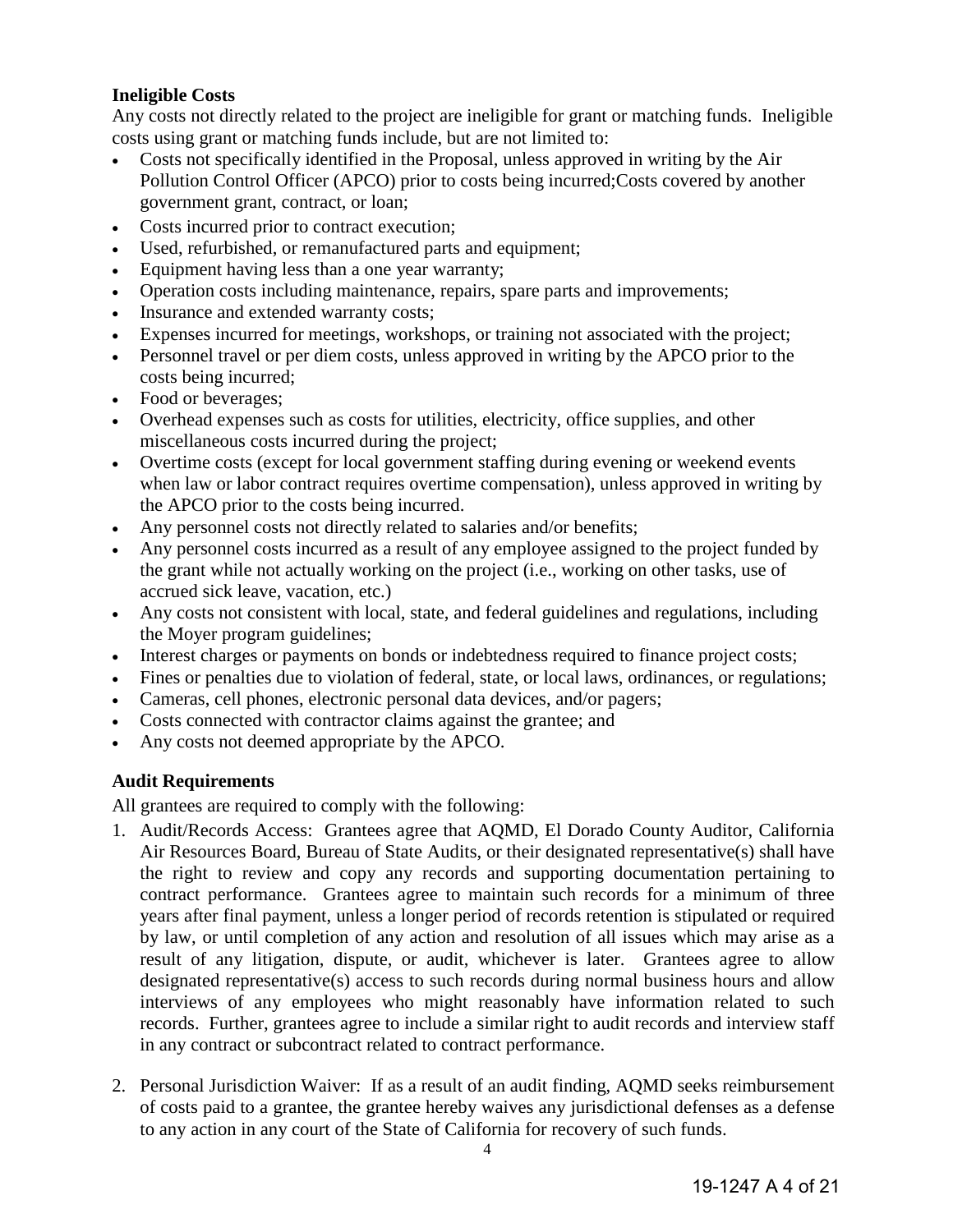#### **Limitations:**

This RFP does not commit AQMD to award contracts, pay any proposal presentation costs, or procure or contract for services or supplies. Respondents are entirely responsible for proposal development costs. All proposals become AQMD property and will not be returned.

#### **Contacts:**

Technical Administrative Dave Johnston, Air Pollution Control Officer Scott Wilson Air Quality Management District Air Quality Management District 345 Fair Lane. Trailer T1 345 Fair Lane Court, Trailer T1 Placerville, CA 95667 Placerville, CA 95667 (530) 621-7578 (530) 621-7554

345 Fair Lane Court, Trailer T1

#### **Submission of Proposals:**

Two copies of all responses to this RFP must be postmarked no later than April 26, 2019, or received by 4:00 p.m. April 26, 2019, in the Air Quality Management District office located in trailer T1, 345 Fair Lane, Placerville, CA 95667.

#### **Proposal Withdrawal and Modifications**

Applicants may withdraw their proposal by submitting a written request to the APCO, signed by the applicant or authorized agent at any time prior to the proposal submission deadline. The respondent may thereafter submit a new proposal prior to the deadline. Proposal modifications, oral or written, will not be considered after the deadline. Applicants are not to initiate contact with and lobby AQMD during the project evaluation phase about proposed projects.

#### **Notification:**

The AQMD will notify applicants within one week of AQMD Board of Directors decision.

#### **Contract:**

Projects chosen for funding will be required to enter into a contract with AQMD and failure to timely execute the contract may result in a loss of the grant funds. Grantees must comply with County vendor and insurance requirements for service agreements. AQMD may require a proposal to be modified prior to being included as an attachment to a contract to help clarify the project commitment.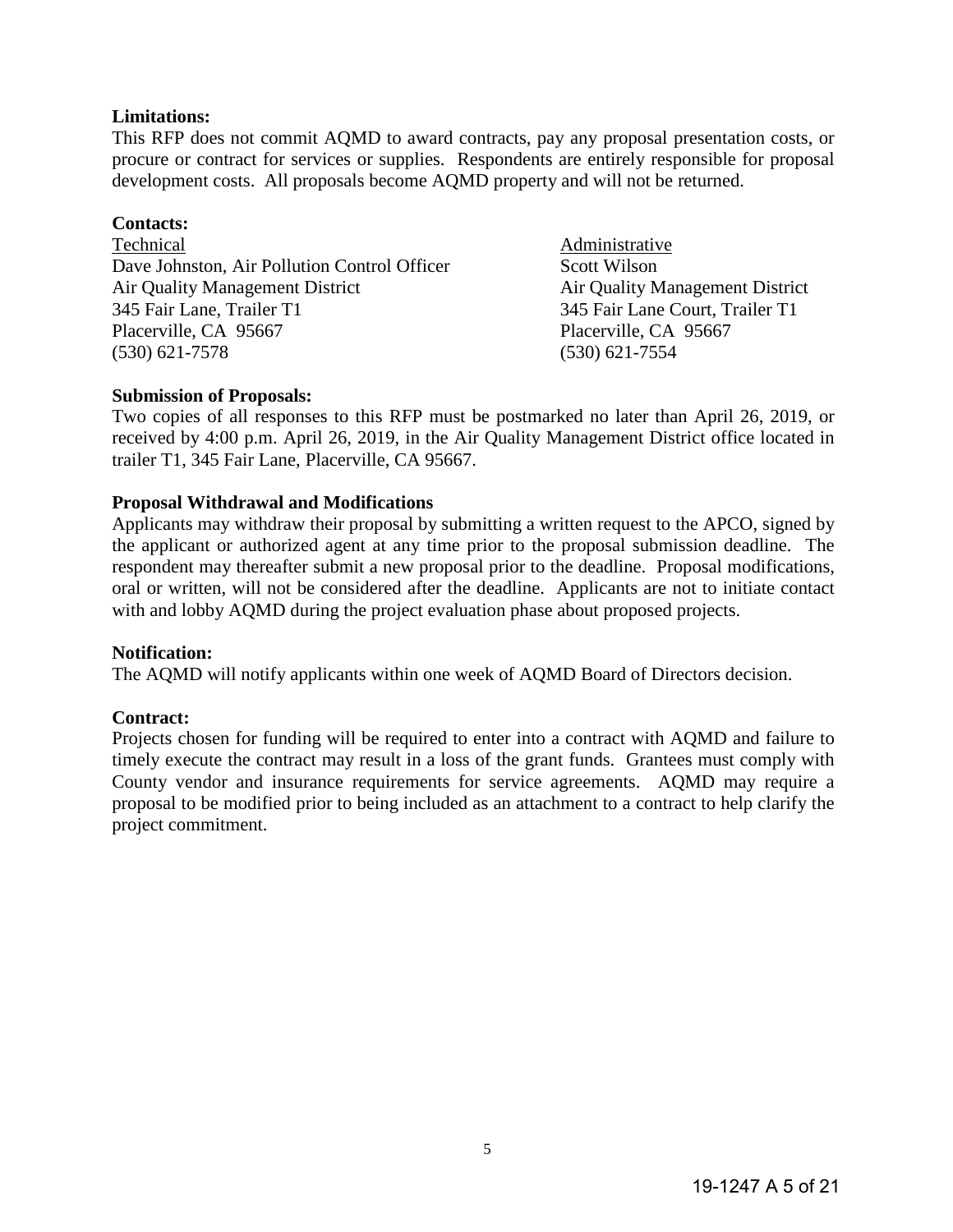# **Attachment 1**

# **PROJECT SUMMARY**

| Applicant:             |
|------------------------|
| <b>Contact Person:</b> |
| <b>Address:</b>        |
| <b>Telephone:</b>      |
| FAX:                   |
| Email:                 |

**Number of chargers to be installed:**

**Number of chargers that will be ADA van accessible (minimum of 1):**

**Number of customer vehicle trips to the site on an annual basis (estimate):**

**EVSE Availability to public (24/7 or hours of operation):**

**Match Commitment and Acknowledgement:** 

**By signing below the applicant acknowledges that if the proposal is awarded, the contract will require compliance with the match and acknowledgement requirements.**

X

Applicant Signature and Date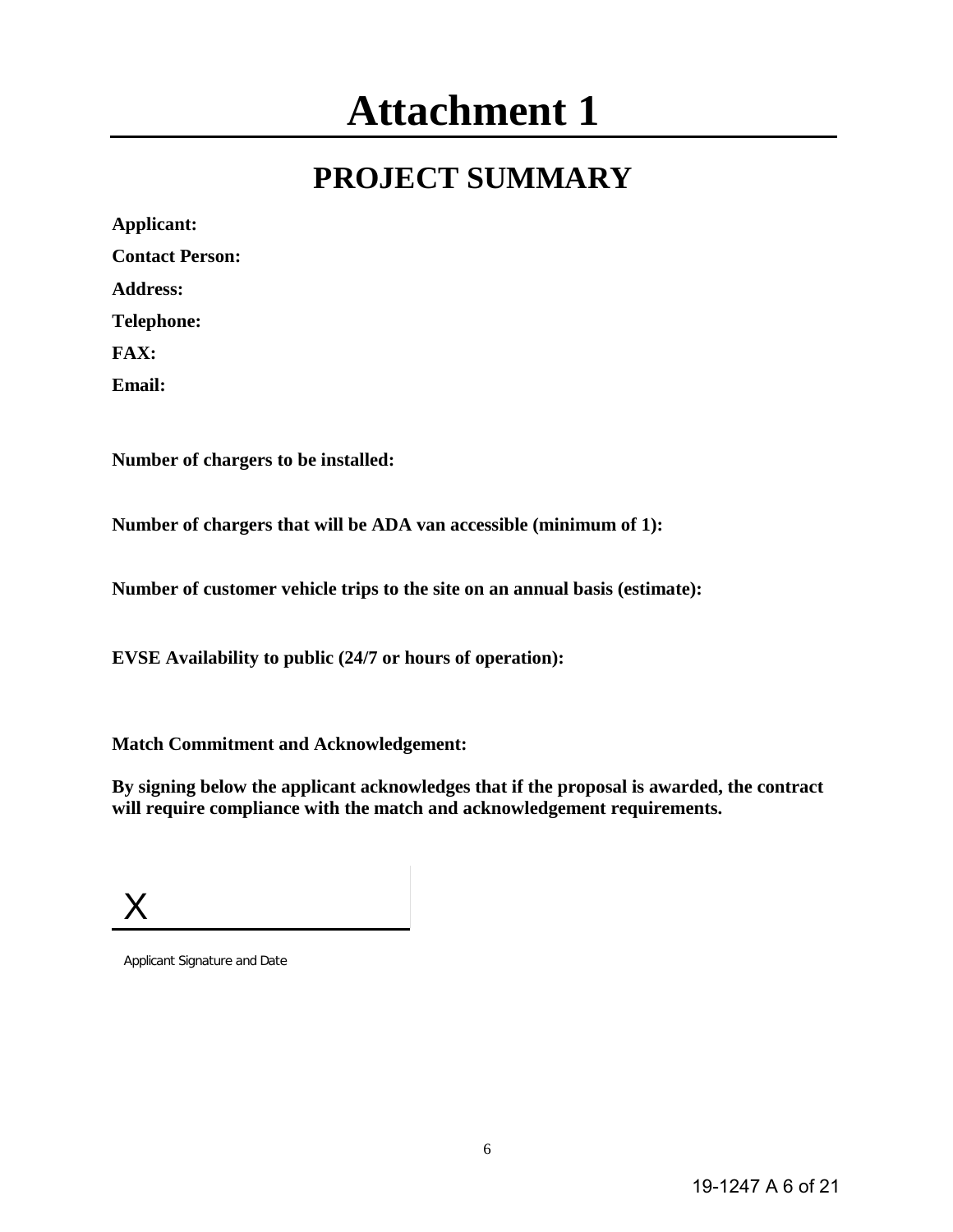### **Funding Request Cost Breakdown**

|                      | Quote 1 | Quote 2 |
|----------------------|---------|---------|
| Materials & Supplies |         |         |
|                      |         |         |
| Equipment            |         |         |
|                      |         |         |
| Taxes & Permit Fees  |         |         |
|                      |         |         |
| Labor                |         |         |
|                      |         |         |
| <b>Total Quote</b>   |         |         |
|                      |         |         |

Expand Table as necessary to accommodate information from any additional quotes

**PROJECT GRAND TOTAL: (lowest of 2 quotes) : \$ \_\_\_\_\_\_\_\_\_\_\_\_\_\_\_\_\_\_\_\_\_\_\_\_\_\_\_\_\_\_\_\_\_** 

#### **ATTACHMENTS:**

☐ **2 Quotes from licensed electricians**

☐ **Map – An aerial map (satellite view from an internet based map) with the proposed charger location(s) identified.**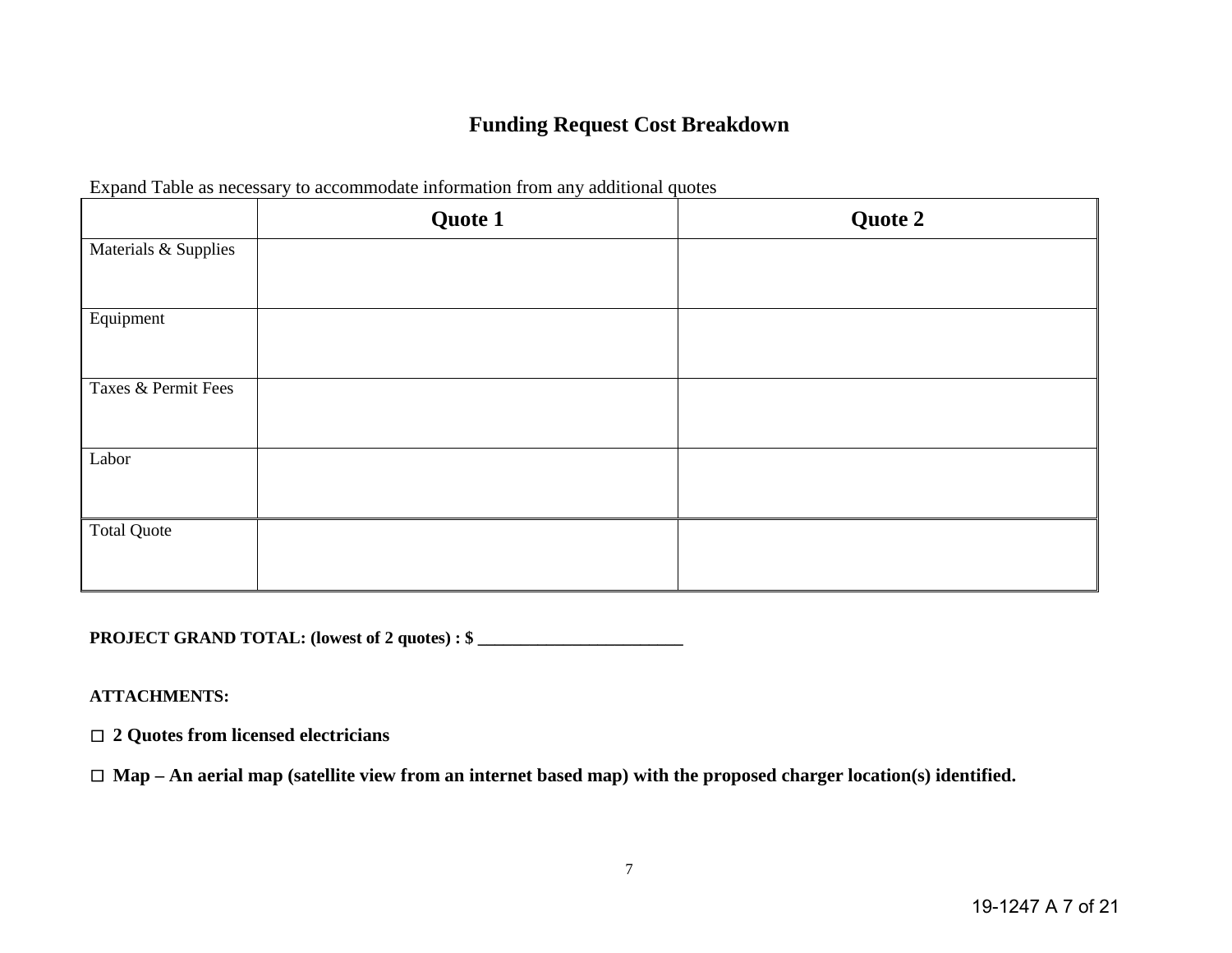# **Attachment 2**

# **SAMPLE CONTRACT**

### **XXXXXX, Inc.**

#### **Level 2 Electric Vehicle Charging Stations**

#### **FUNDING AGREEMENT #XXX-XXXX**

**THIS AGREEMENT**, made and entered into by and between the County of El Dorado Air Quality Management District, a county air quality management district formed pursuant to California Health and Safety Code section 40100, et seq. (hereinafter referred to as "AQMD"), and XXXXX, Inc., a corporation duly qualified to conduct business in the State of California, whose principal place of business is XXXXX, California 95XXX (hereinafter referred to as "Grantee");

#### **W I T N E S S E T H:**

**WHEREAS**, the California Clean Air Act requires local air pollution control districts to reduce emissions from motor vehicles; and

**WHEREAS**, the AQMD Board of Directors/County of El Dorado Board of Supervisors has allocated funding in the AQMD 17/18 Operations Budget for public use electric vehicle charging stations in the County of El Dorado; and

**WHEREAS**, Grantee has proposed a Project that has been approved by AQMD for funding; and

**WHEREAS**, Project sites are located at XXXXX; and

**WHEREAS**, it is the intent of the parties hereto that such services are in conformity with all applicable federal, state, and local laws; and

**WHEREAS**, Grantee represents that it is willing and able to perform the activities set forth herein;

**NOW, THEREFORE**, AQMD and Grantee mutually agree as follows:

**Project:** Grantee shall perform all activities and work necessary to complete the Level 2 Electric Vehicle Charging Stations Project (hereinafter referred to as "Project"); as set forth in the "Scope of Work" Article. Grantee agrees to obtain all labor, materials, equipment, licenses, permits, fees, and other incidentals necessary to perform and complete, in a professional manner, the services described herein. Grantee shall ensure that any contract it executes with a subcontractor (hereinafter referred to as "Subcontractor") for the Project shall include all the obligations, promises, and responsibilities of Grantee under this Agreement.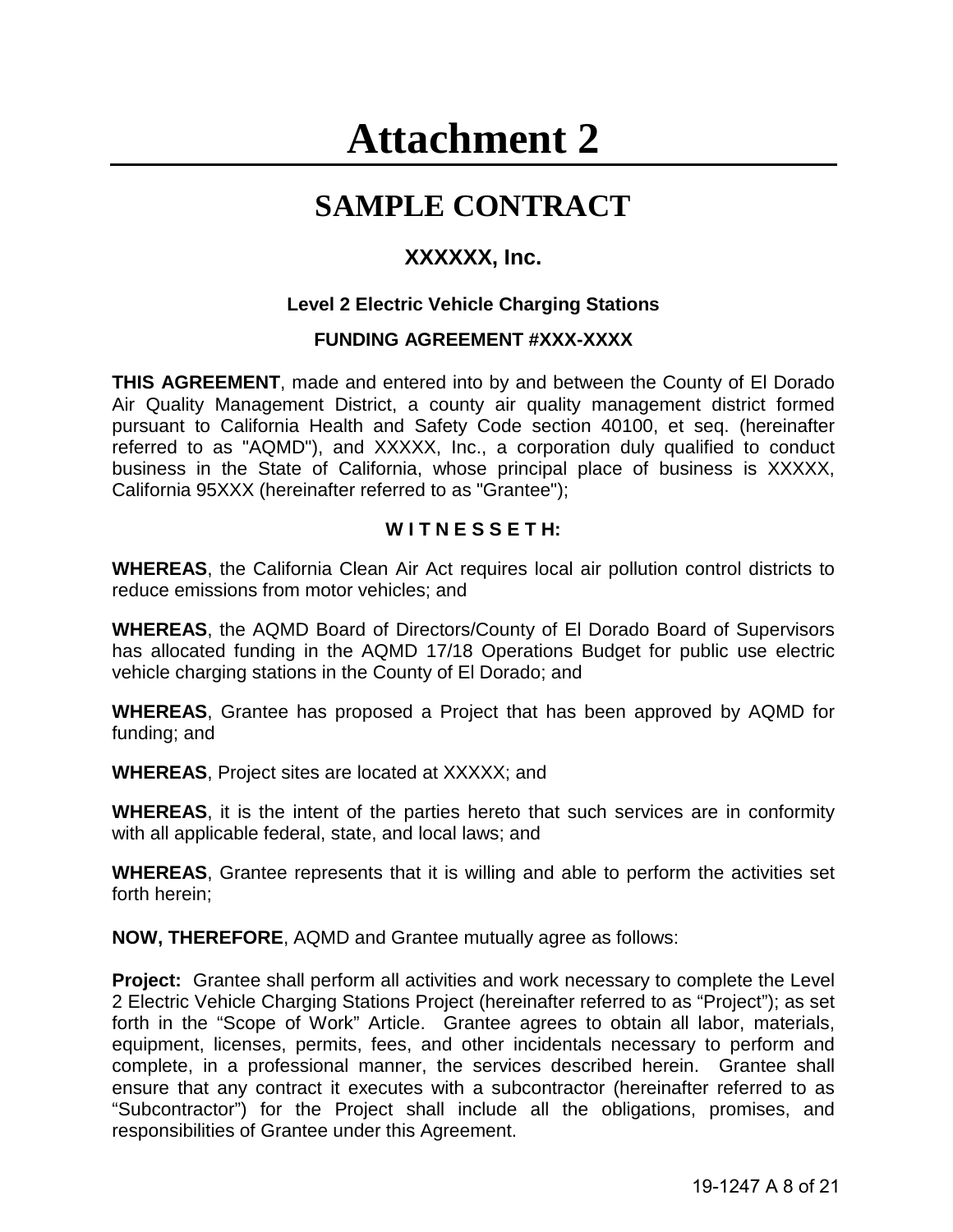**Scope of Work:** Grantee shall commence performance of work and produce all work products in accordance with this Article unless this Agreement is terminated sooner as provided for in the "Termination" Article. Grantee shall:

- Purchase XXXXX Level 2 Electric Vehicle Supply Equipment (EVSE) charging stations.
- Install XXXXX EVSE at XXXXX, California within three months of contract execution.
- Provide electricity to the charging stations.
- Upon completion of installation, submit new station data to the Department of Energy Alternative Fuel Data Center at
	- https://www.afdc.energy.gov/locator/stations/places/new
- Make the chargers available for public use during business hours. Electricity shall be free of charge to the public for a minimum of two (2) years.
- Maintain in operating condition according to manufacturer's recommendations, including promptly making repairs if any, and make the chargers available for public use for a minimum of five (5) years. If downtime exceeds 48 hours, notify and work with AQMD to ensure EVSE are returned to operational status.
- If Grantee discontinues providing public use of the electric vehicle charging stations or removes them prior to five (5) years after installation, return the chargers to AQMD.
- Allow, at the option of AQMD, the placement of AQMD logo or statement on the Project facilities or equipment. The placement design, style, and color will be determined mutually by the parties.
- Report annually to AQMD, for five (5) years from the date of execution, any unscheduled downtime, a qualitative description of usage, and charger usage data, if charger usage data becomes available.

Title to, and risk of loss, of any electric vehicle charging station or any electric vehicle charging station installation supplies funded by this Agreement shall at all times vest in and with the Grantee. Grantee acknowledges that AQMD did not supply, design, or manufacture any electric vehicle charging station or any installation supplies funded by this Agreement. The electric vehicle charging station and installation supplies are commercially manufactured and sold by a manufacturer.

**Term:** This Agreement shall become effective upon execution and shall expire five (5) years after the EVSE(s) are put into operation for public use unless terminated earlier in accordance with the "Termination" Article.

**Compensation:** AQMD will make one initial advance payment to Grantee in the amount of \$XXXXX following the full execution of this Agreement. Additional advance payments will not be permitted. Grantee shall provide evidence of expenditure of funds prior to requesting additional payments. After the initial advance payment, payments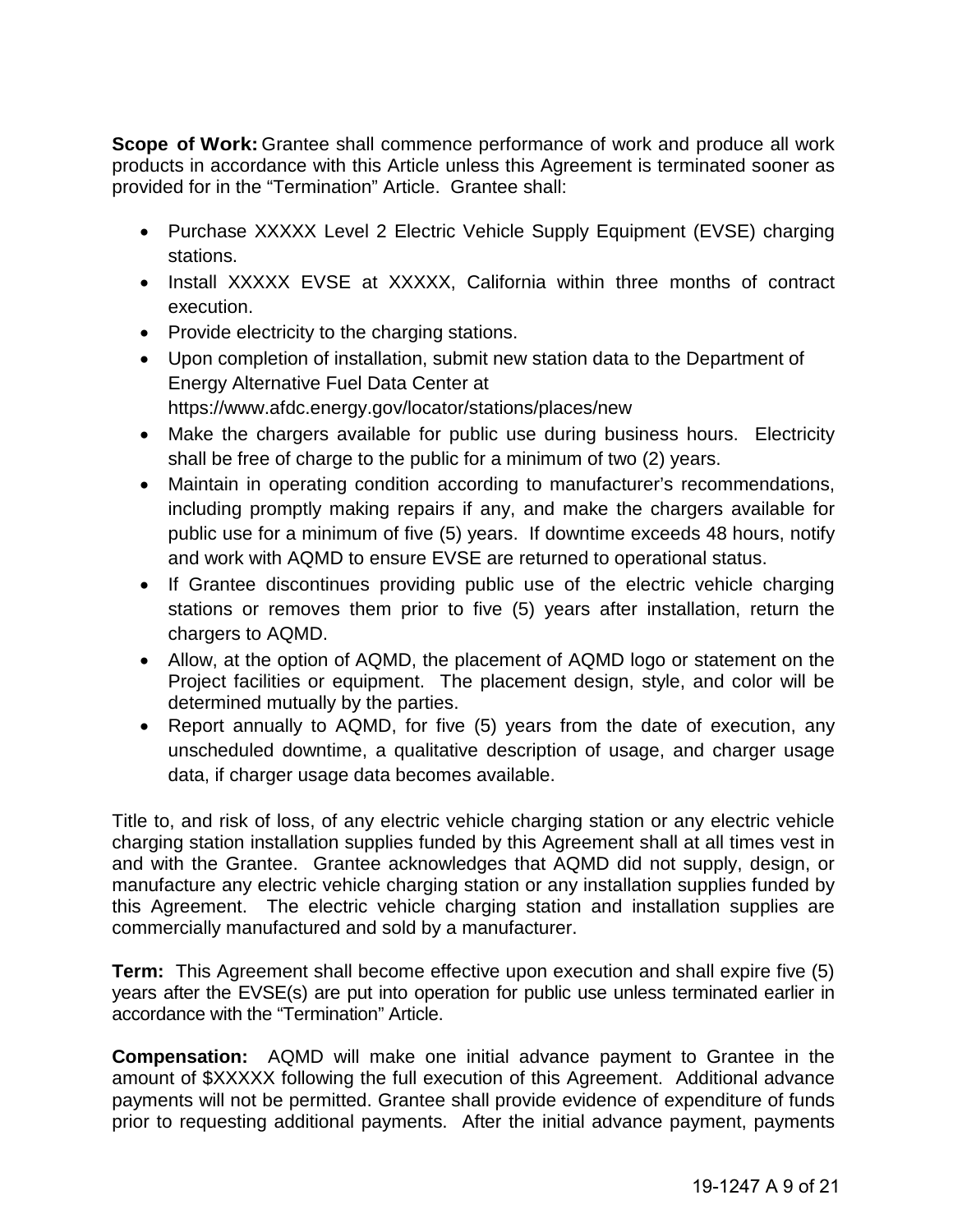will be permitted only at which time an equivalent service has been completed. AQMD will reimburse Grantee, in arrears, after receipt, verification, and approval of submitted invoices. AQMD will pay Grantee for installed materials, equipment, labor, and permits required for installation.

Any costs not directly related to the project are ineligible for grant or matching funds. Ineligible costs using grant or matching funds include, but are not limited to:

- Costs not specifically identified in the Proposal, unless approved in writing by the Air Pollution Control Officer (APCO) prior to costs being incurred;
- Costs covered by another government grant, contract, or loan;
- Costs incurred prior to contract execution;
- Used, refurbished, or remanufactured parts and equipment;
- Equipment having less than a one year warranty;
- Operation costs, including maintenance, repairs, spare parts and improvements;
- Insurance and extended warranty costs;
- Expenses incurred for meetings, workshops, or training not associated with the project;
- Personnel travel or per diem costs, unless approved in writing by the APCO prior to the costs being incurred;
- Food or beverages;
- Overhead expenses such as costs for utilities, electricity, office supplies, and other miscellaneous costs incurred during the project;
- Overtime costs (except for local government staffing during evening or weekend events when law or labor contract requires overtime compensation), unless approved in writing by the APCO prior to the costs being incurred.
- Any personnel costs not directly related to salaries and/or benefits;
- Any personnel costs incurred as a result of any employee assigned to the project funded by the grant while not actually working on the project (i.e., working on other tasks, use of accrued sick leave, vacation, etc.)
- Any costs not consistent with local, state, and federal guidelines and regulations, including the Carl Moyer Program guidelines;
- Interest charges or payments on bonds or indebtedness required to finance project costs;
- Fines or penalties due to violation of federal, state, or local laws, ordinances, or regulations;
- Cameras, cell phones, electronic personal data devices, and/or pagers;
- Costs connected with contractor claims against the grantee; and
- Any costs not deemed appropriate by the APCO.

The total obligation of AQMD under this Agreement shall not exceed \$XXXXX, inclusive of all expenses.

Invoices shall itemize costs for all labor, installed materials, equipment, and permits, shall set forth the work completed pursuant to this Agreement, and shall reference this Agreement number on their faces. Invoices shall be mailed or delivered to AQMD at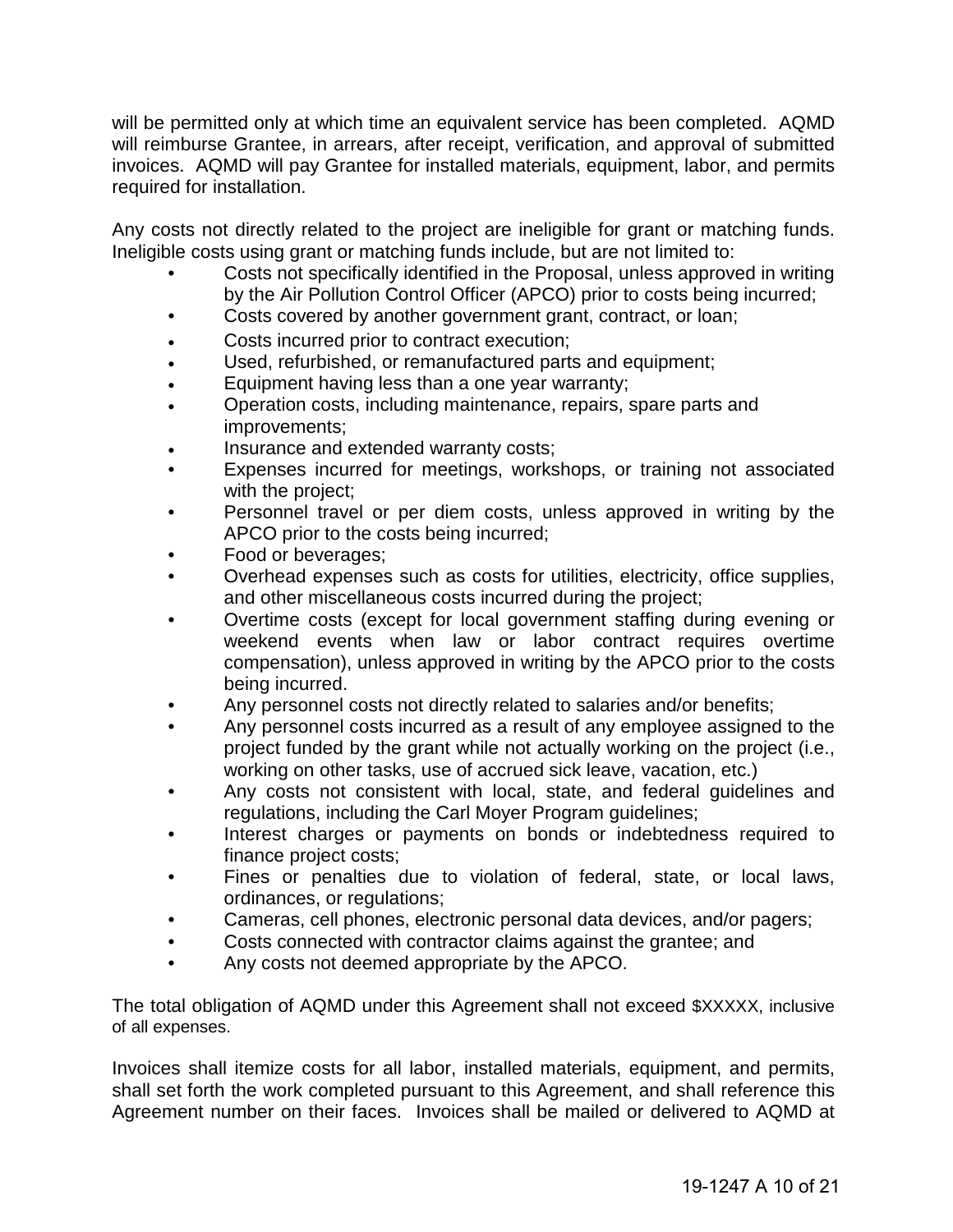the following address:

County of El Dorado Air Quality Management District 360 Fair Lane, Building B Placerville, CA 95667 Attn: Dave Johnston, Air Pollution Control Officer

Upon receipt of proper documentation and verification that Grantee has satisfactorily completed the work for which compensation is sought, and that the work is in accordance with the "Scope of Work" Article, AQMD will issue payment to Grantee within forty-five (45) calendar days of verification and approval.

The amount to be paid to Grantee under this Agreement includes all sales and use taxes incurred pursuant to this Agreement, if any, including any such taxes due on equipment purchased by Grantee. Grantee shall not receive additional compensation for reimbursement of such taxes and shall not decrease work to compensate therefore.

Concurrently with the submission of any claim for payment, Grantee shall certify (through copies of invoices issued, checks, receipts, and the like) that complete payment has been made to any and all subcontractors as provided.

It is understood that all expenses incidental to Grantee's performance of services under this Agreement shall be borne exclusively by Grantee.

Any compensation under this Agreement, which is not expended by Grantee pursuant to the terms and conditions of this Agreement by the Project completion date, shall automatically revert to AQMD. Only expenditures incurred by the Grantee in the direct performance of this Agreement will be reimbursed by AQMD.

**Taxes:** Grantee certifies that as of today's date, it is not in default on any unsecured property taxes or other taxes or fees owed by Grantee to County of El Dorado or AQMD. Grantee agrees that it shall not default on any obligations to County of El Dorado or AQMD during the term of this Agreement.

**Rights to Emission Reductions:** Grantee transfers and conveys to AQMD all rights and claims to ownership of the emission reductions achieved through the installation and operation of any electric vehicle charging station or any installation supplies funded by this Agreement. Grantee shall not use or attempt to use the emission reductions achieved by the Project as emission reduction credits. Grantee hereby fully and completely relinquishes such rights for the useful life of the Project.

**Accident Prevention:** Grantee shall exercise all reasonable and necessary precautions for the protection of persons and property. All care shall be employed to ensure that the work proceeds under the highest standards of safety and prudence, and in compliance with all applicable laws and regulations.

**Compliance with Applicable Laws:** Grantee shall comply with all federal, State, and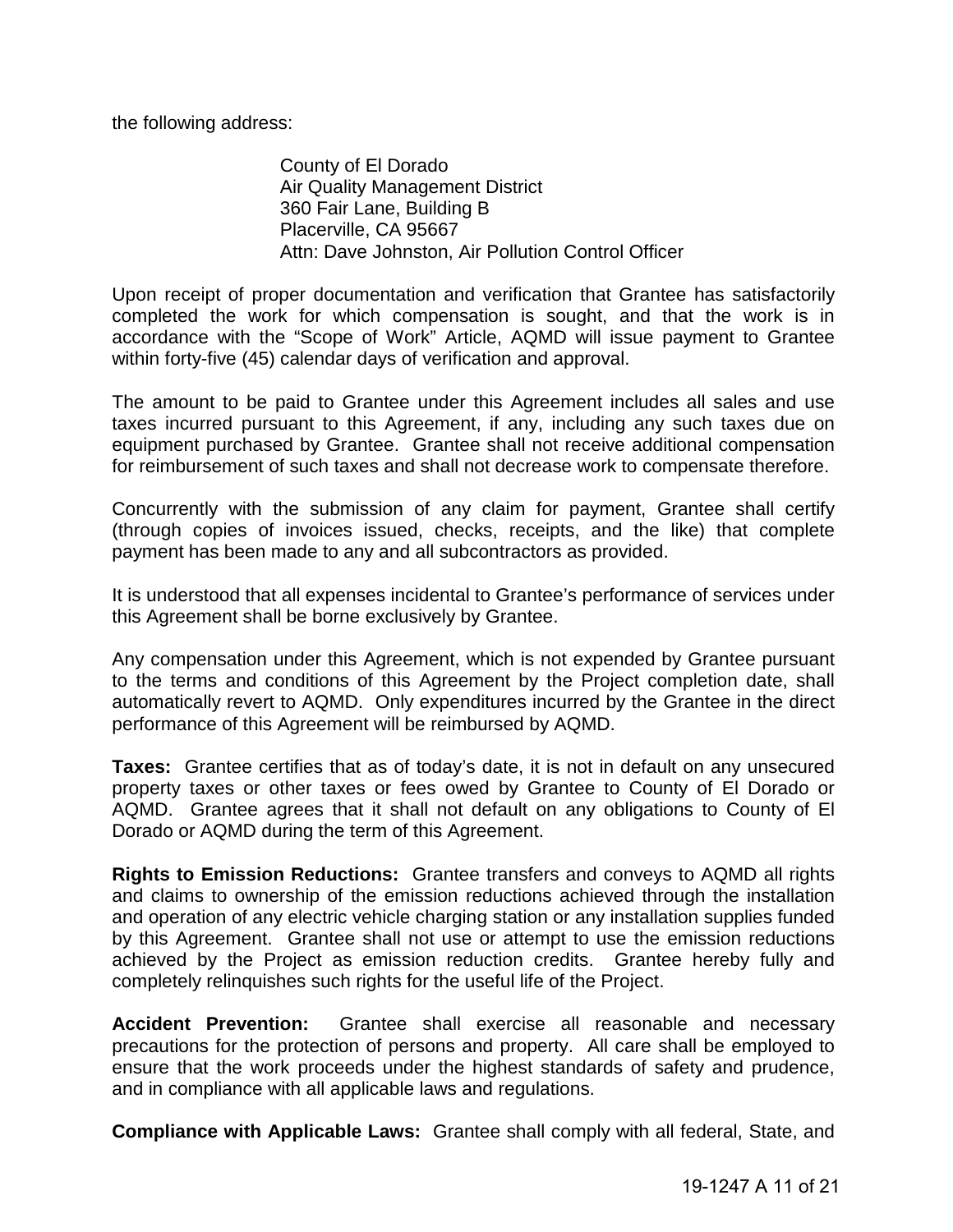local laws and ordinances which are or may be applicable to the Project to be undertaken by Grantee including but not limited to California Health and Safety Code sections 44220 et seq., all Air Resources Board and AQMD criteria thereunder, prevailing wage and work day definitions where applicable, Government Code Section 8546.7, contracting license requirements, and permits.

**Non-Allocation of Funds:** The terms of this Agreement and the services to be provided thereunder are contingent on the approval of funds by the appropriating government agency. Should sufficient funds not be allocated, the services provided may be modified or this Agreement terminated at any time by giving Grantee thirty (30) days prior written notice.

**Changes to Agreement:** This Agreement may be amended by mutual consent of the Contract Administrators. Said amendments shall become effective only when in writing and fully executed by the Contract Administrators.

**Contractor to AQMD:** It is understood that the services provided under this Agreement shall be prepared in and with cooperation from AQMD and its staff. It is further agreed that in all matters pertaining to this Agreement, Grantee shall act as contractor only to AQMD and shall not act as contractor to any other individual or entity affected by this Agreement nor provide information in any manner to any party outside of this Agreement that would conflict with Grantee's responsibilities to AQMD during term hereof.

**Confidentiality:** Grantee shall maintain the confidentiality and privileged nature of all records, including billing records, together with any knowledge therein acquired, in accordance with all applicable state and federal laws and regulations, as they may now exist or may hereafter be amended or changed. Grantee, and all Grantee's staff, employees, and representatives, shall not use or disclose, directly or indirectly at any time, any said confidential information, other than to AQMD for the purpose of, and in the performance of, this Agreement. This confidentiality provision shall survive after the expiration or earlier termination of this Agreement.

**Independent Contractor Liability:** Grantee is, and shall be at all times, deemed as an independent contractor and shall be wholly responsible for the acts of Grantee's employees, associates, and subcontractors, in connection with the implementation of the Project, and in performance of the work, duties, and obligations by Grantee under this Agreement.

Grantee shall be responsible for performing the work under this Agreement in a safe, professional, skillful, and workmanlike manner and shall be liable for its own negligence and negligent acts of its employees. AQMD shall have no right of control over the manner in which work is to be done and shall, therefore, not be charged with responsibility of preventing risk to Grantee or its employees. AQMD shall retain the right to administer this Agreement so as to verify that Grantee is performing its obligations in accordance with the terms and conditions thereof.

The "Independent Contractor Liability" Article, shall survive any termination of this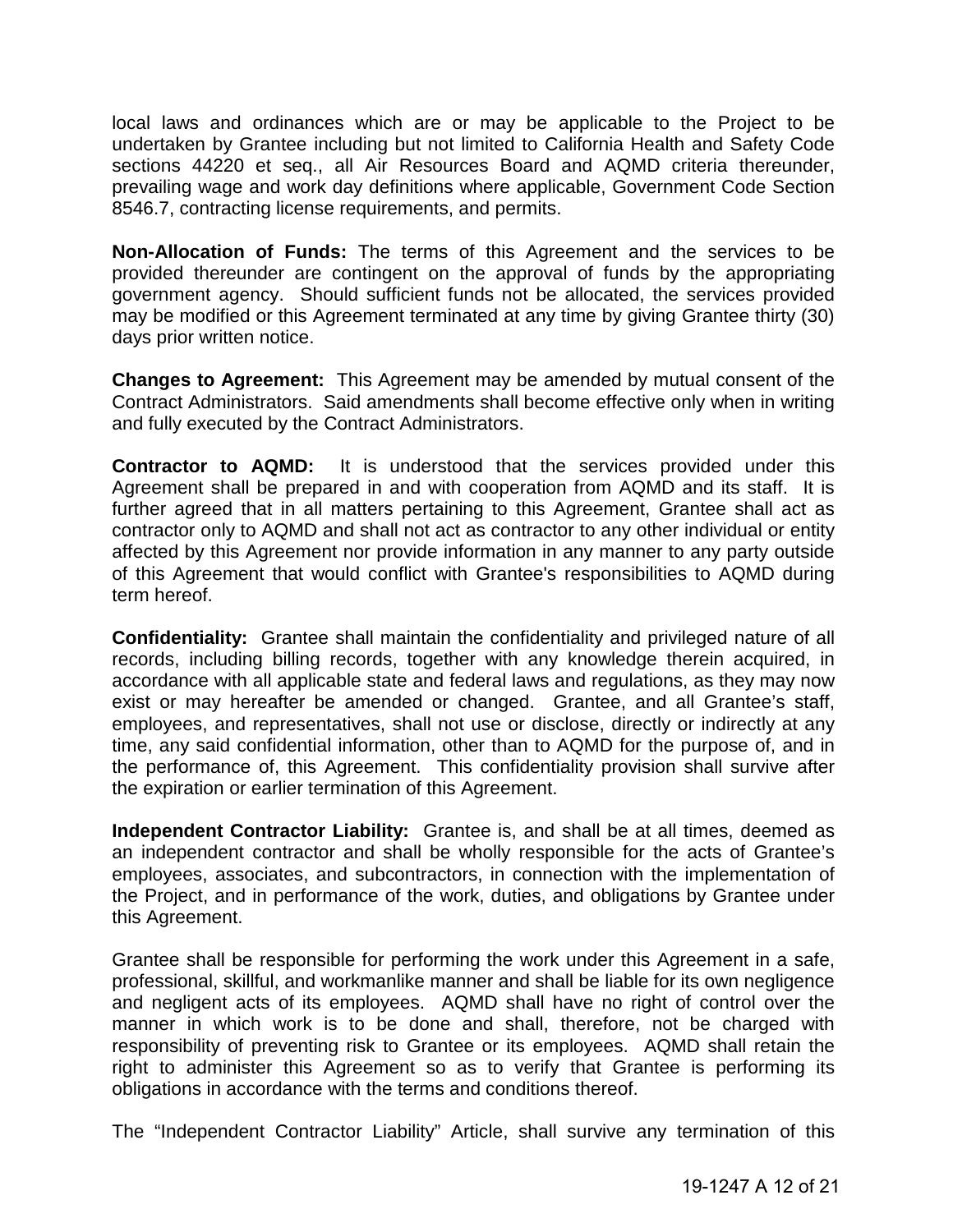#### Agreement.

**Fiscal Considerations:** The parties to this Agreement recognize and acknowledge that AQMD may not expend funds for products, equipment, or services not budgeted in a given fiscal year. It is further understood that in the normal course of AQMD business, AQMD will adopt a proposed budget prior to a given fiscal year, but that the final adoption of a budget does not occur until after the beginning of the fiscal year.

Notwithstanding any other provision of this Agreement to the contrary, AQMD shall give notice of cancellation of this Agreement in the event of adoption of a proposed budget that does not provide for funds for the services, products, or equipment subject herein. Such notice shall become effective upon the adoption of a final budget, which does not provide funding for this Agreement. Upon the effective date of such notice, this Agreement shall be automatically terminated and AQMD released from any further liability hereunder.

In addition to the above, should the Board of Directors during the course of a given year for financial reasons reduce or order a reduction in the budget for AQMD for which services were contracted to be performed, pursuant to this paragraph in the sole discretion of AQMD, this Agreement may be deemed to be canceled in its entirety subject to payment for services performed prior to cancellation.

**Audits, Inspections, and Enforcement:** Grantee shall at any time during regular business hours, and as often as AQMD may deem necessary, make available to AQMD for examination all of Grantee's records and data with respect to the matters covered by this Agreement. Grantee shall, and upon request by AQMD, permit AQMD to audit and inspect all of such records and data necessary to ensure Grantee's compliance with the terms of this Agreement. Grantee shall be subject to an audit by AQMD or its authorized representative to determine if the revenues received by Grantee were spent in accordance with the terms and conditions of this Agreement. If, after audit, AQMD makes a determination that funds provided Grantee pursuant to this Agreement were not spent in conformance with this Agreement or any other applicable provisions of law, Grantee agrees to immediately reimburse AQMD all funds determined to have been expended not in conformance with said provisions.

Grantee shall retain all records and data for activities performed under this Agreement for at least three (3) years from the date of final payment under this Agreement or until all state and federal audits are completed for that fiscal year, whichever is later.

Grantee acknowledges that if total compensation under this Agreement is greater than \$10,000.00, this Agreement is subject to examination and audit by the California State Auditor for a period of three (3) years, or for any longer period required by law, after final payment under this Agreement, pursuant to California Government Code § 8546.7. In order to facilitate these potential examinations and audits, Grantee shall maintain, for a period of at least three (3) years, or for any longer period required by law, after final payment under the contract, all books, records, and documentation necessary to demonstrate performance under the Agreement.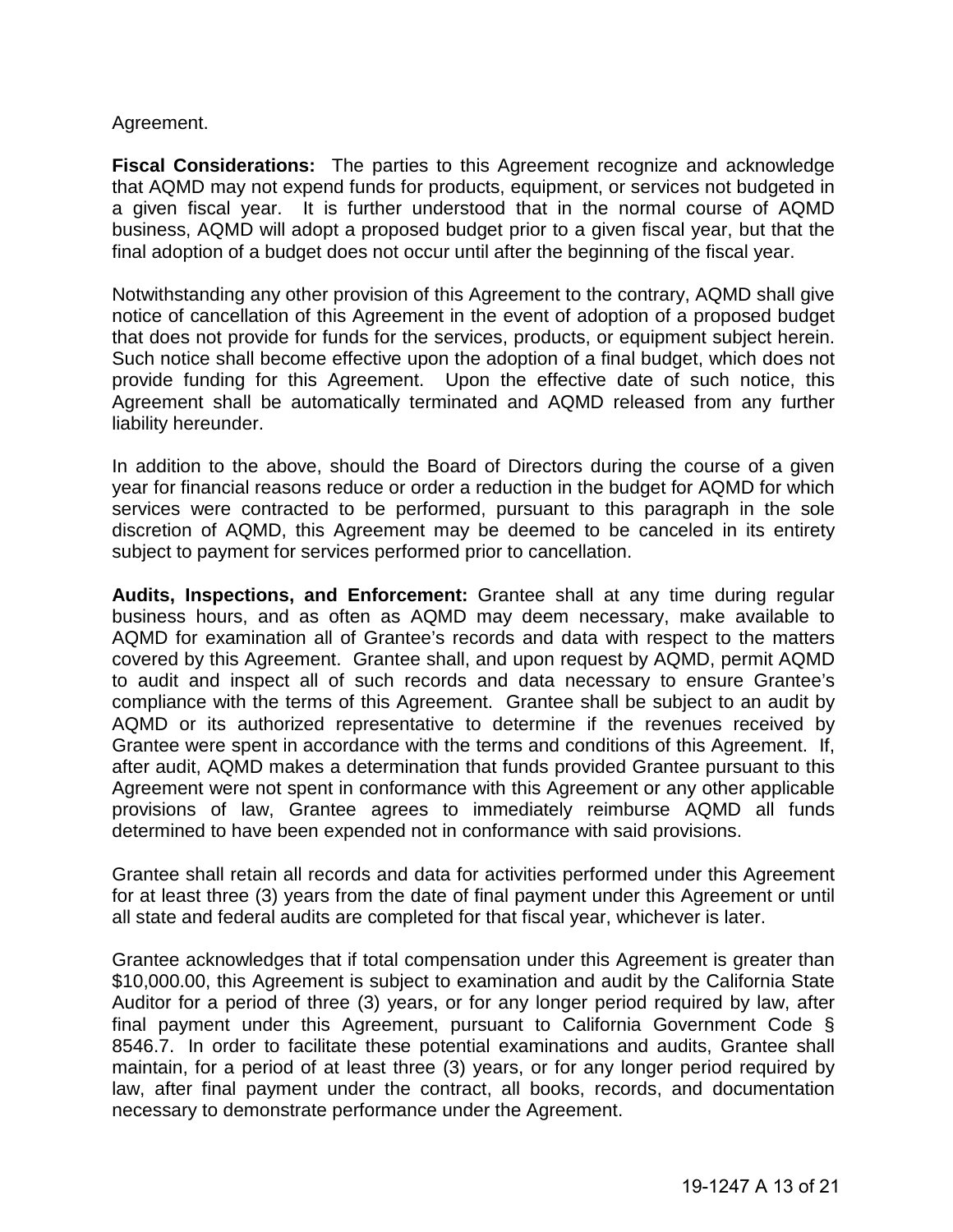The obligations set forth in this "Audits, Inspections and Enforcement" Article, shall survive any termination of this Agreement.

**Termination:** AQMD may immediately suspend or terminate this Agreement for cause, in whole or in part, where in the determination of AQMD there is:

- 1. An illegal or improper use of the grant funds;
- 2. A failure to comply with any term of this Agreement;
- 3. A substantially incorrect or incomplete report submitted to AQMD; or
- 4. Improperly performed services.

In no event shall any payment by AQMD constitute a waiver by AQMD of any breach of this Agreement or any default, which may then exist on the part of Grantee. Neither shall such payment impair or prejudice any remedy available to AQMD with respect to the breach or default. AQMD shall have the right to demand of Grantee the repayment to AQMD of any funds disbursed to Grantee under this Agreement which in the judgment and sole discretion of AQMD were not expended in accordance with the terms of this Agreement. Grantee shall promptly refund any such funds upon demand.

In addition to immediate suspension or termination, AQMD may impose any other remedies available at law, in equity, or otherwise specified in this Agreement.

Either party may terminate this Agreement for any or no reason at any time upon giving the other party at least thirty (30) days advance, written notice of intention to terminate. In such case, AQMD shall, subject to the "Compensation" Article, pay it's pro rata share of the reasonable value of all services satisfactorily rendered and actual, reasonable costs incurred up to the time of the termination. Upon such termination, the entire work product produced by Grantee and any unexpended funds shall be promptly delivered to AQMD.

**Notice to Parties:** All notices to be given by the parties hereto shall be in writing and served by depositing same in the United States Post Office, postage prepaid and return receipt requested. Notices shall be in duplicate and addressed as follows:

To AQMD:

County of El Dorado Air Quality Management District 330 Fair Lane, Building A Placerville, California 95667

Attn: Dave Johnston, Air Pollution Control Officer

or to such other location as AQMD directs.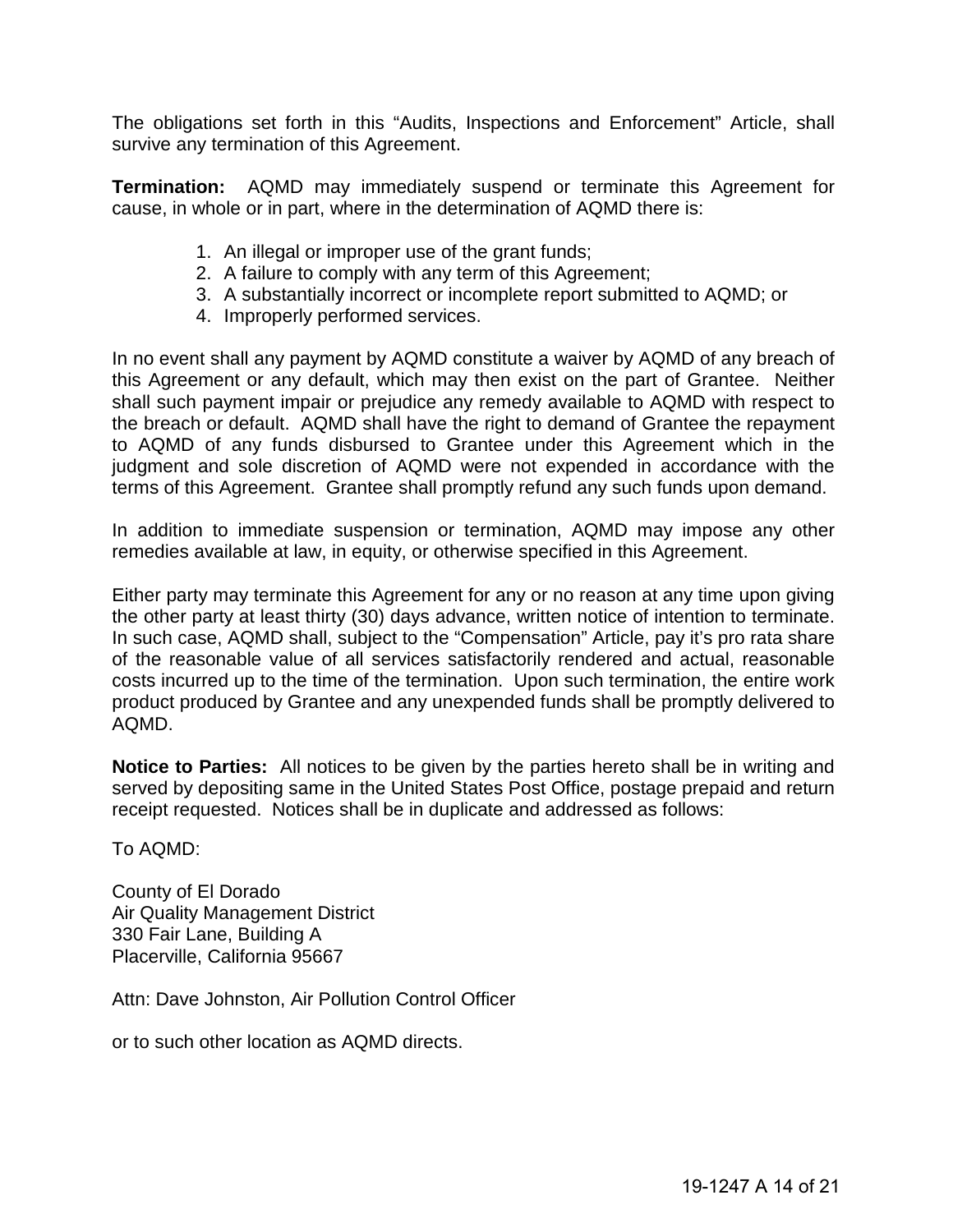Notices to Grantee shall be addressed as follows:

XXXXX, Inc./LLC/etc. XXXXX XXXXX, California 95XXX

Attn: XXXXX, Title

or to such other location as Grantee directs.

**Change of Address:** In the event of a change in address for Grantee's principal place of business, Grantee's Agent for Service of Process, or Notices to Grantee, Grantee shall notify AQMD in writing as provided in the "Notice to Parties" Article. Said notice shall become part of this Agreement upon acknowledgment in writing by AQMD's Contract Administrator, and no further amendment of the Agreement shall be necessary provided that such change of address does not conflict with any other provisions of this Agreement.

**Time is of the Essence:** It is understood that for Grantee's performance under this Agreement, time is of the essence. The parties reasonably anticipate that Grantee shall, to the reasonable satisfaction of AQMD, complete all activities outlined in the "Scope of Work" Article.

**Indemnity:** Grantee shall defend, indemnify, and hold AQMD and El Dorado County, their Board, officers, agents, and employees harmless against and from any and all claims, suits, losses, damages and liability for damages of every name, kind, and description, including attorneys' fees and costs incurred, brought for, or on account of, injuries to or death of any person, including but not limited to workers, AQMD or El Dorado County employees, and the public, or damage to property, or any economic or consequential losses, which are claimed to or in any way arise out of or are connected with or resulting from the installation, maintenance, or public use of the charging stations or the performance by Grantee, its officers, agents, subcontractors or employees of Grantee's duties under this Agreement, unless such claim, loss, damage, injury or death is the result of the sole or active negligence of AQMD or El Dorado County. This duty of Grantee to indemnify and save AQMD and El Dorado County harmless includes the duties to defend set forth in California Civil Code Section 2778. Except as provided in this Article, in no event shall AQMD or El Dorado County be liable to Grantee or any third party for any direct, indirect, consequential, special, incidental, or punitive damages for the design, manufacture, operation, maintenance, performance, or demonstration of the electric vehicle charging stations under any theory, including but not limited to tort, contract, breach of warranty, or strict liability.

This indemnification obligation shall survive any termination of this Agreement.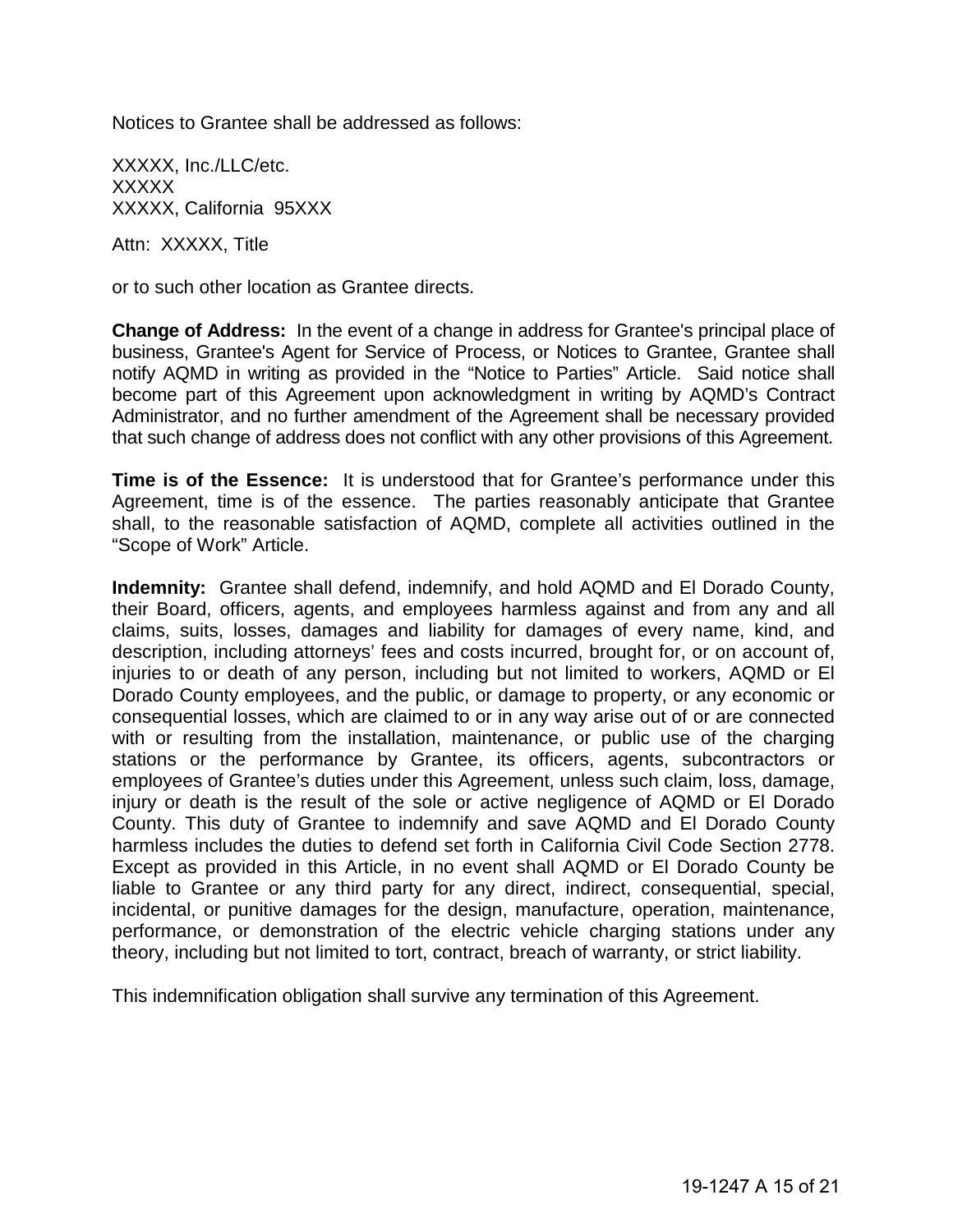**Insurance:** Grantee shall provide proof of a policy of insurance satisfactory to County of El Dorado's Risk Management Division and documentation evidencing that Grantee maintains insurance that meets the following requirements:

- A. Commercial General Liability Insurance of not less than \$1,000,000 combined single limit per occurrence for bodily injury and property damage and a \$2,000,000 aggregate limit.
- B. Before the commencement of any work required in the performance of the Agreement, Grantee shall provide documentation of Subcontractor's policy of insurance satisfactory to County of El Dorado's Risk Management Division evidencing that Subcontractor maintains insurance that meets the following requirements:
	- 1. Full Workers' Compensation and Employers' Liability Insurance covering all employees of Subcontractor as required by law in the State of California.
	- 2. Commercial General Liability Insurance of not less than \$1,000,000 combined single limit per occurrence for bodily injury and property damage and a \$2,000,000 aggregate limit.
	- 3. Automobile Liability Insurance of not less than \$1,000,000 is required in the event motor vehicles are used by Subcontractor in the performance of the Agreement.
	- 4. The Subcontractor's insurance companies shall have no recourse against AQMD, its officers and employees or any of them, or the County of El Dorado, its officers and employees or any of them for payment of any premiums or assessments under any policy issued by any insurance company.

Unless otherwise agreed by the parties, Grantee shall cause all of its Subcontractors to maintain the insurance coverages specified in this Insurance section and name Grantee as an additional insured on all such coverages as well as AQMD, its officers, officials, employees, and volunteers and the County of El Dorado, its officers, officials, employees, and volunteers as provided for in Section F.2 of this provision. Evidence thereof shall be furnished as El Dorado County may reasonably request.

- C. Grantee shall furnish certificates of insurance satisfactory to County of El Dorado's Risk Management Division as evidence that the insurance required above is being maintained.
- D. The insurance will be issued by an insurance company acceptable to County of El Dorado's Risk Management Division or be provided through partial or total self-insurance likewise acceptable to the Risk Management Division.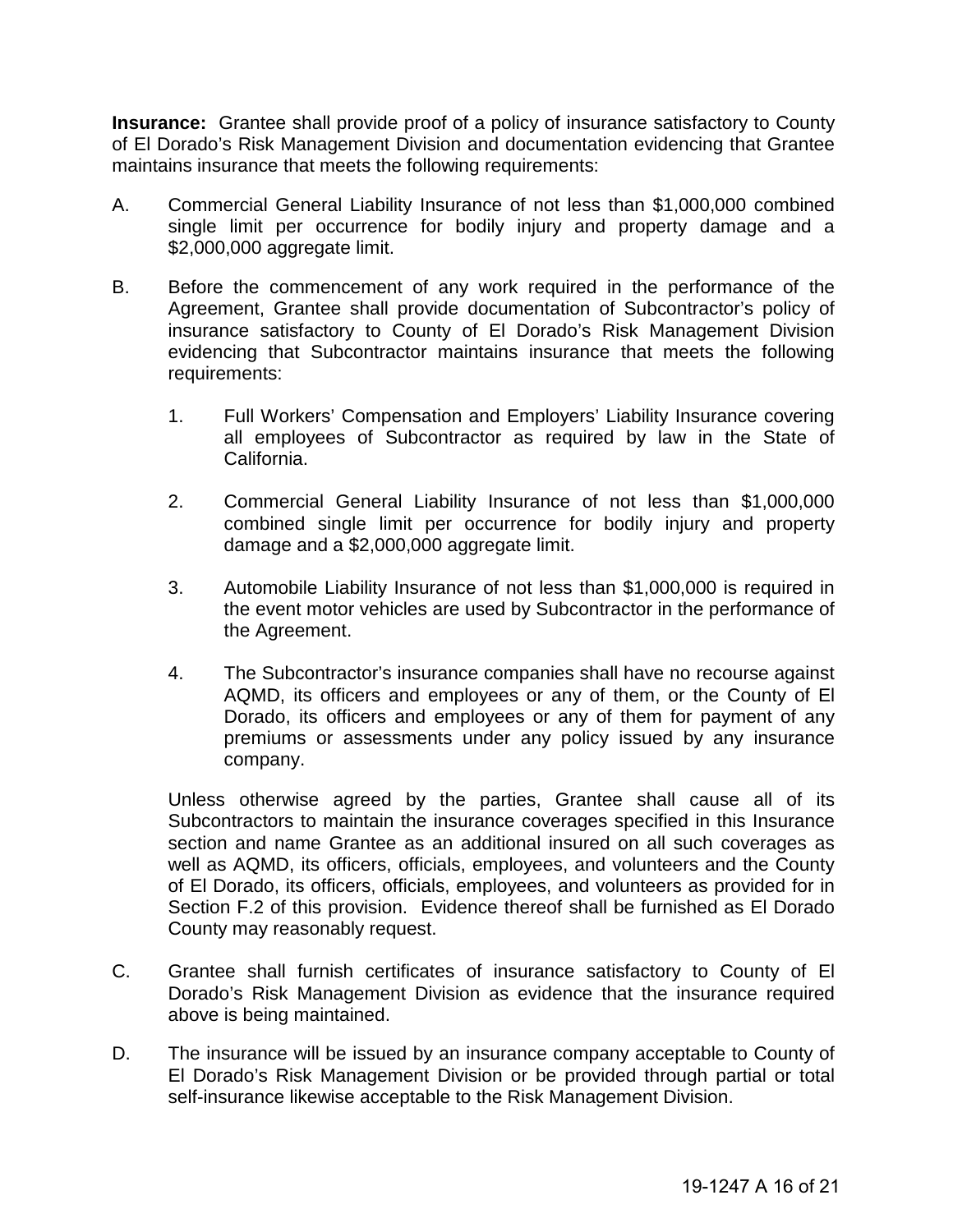- E. Grantee agrees that the insurance required above shall be in effect at all times during the term of this Agreement. In the event said insurance coverage expires at any time or times during the term of this Agreement, Grantee agrees to provide at least thirty (30) days prior to said expiration date, a new certificate of insurance evidencing insurance coverage as provided for herein for not less than the remainder of the term of the Agreement, or for a period of not less than one (1) year. New certificates of insurance are subject to the approval of Risk Management and Grantee agrees that no work or services shall be performed prior to the giving of such approval. In the event Grantee fails to keep in effect at all times insurance coverage as herein provided, the County of El Dorado and/or AQMD may, in addition to any other remedies it may have, terminate this Agreement upon the occurrence of such event.
- F. The certificates of insurance must include the following provisions stating that:
	- 1. The insurer will not cancel the insured's coverage without prior written notice to County of El Dorado and AQMD; and
	- 2. AQMD, its officers, officials, employees, and volunteers and the County of El Dorado, its officers, officials, employees, and volunteers are included as additional insured, on an additional insured endorsement, but only insofar as the operations under this Agreement are concerned. This provision shall apply to the general liability policy.
- G. The insurance coverage required herein shall be primary insurance as respects County of El Dorado, AQMD, their officers, officials, employees, and volunteers. Any insurance or self-insurance maintained by County of El Dorado, AQMD, their officers, officials, employees, or volunteers shall be in excess of Grantee's insurance and shall not contribute with it.
- H. Any deductibles or self-insured retentions must be declared to, and approved, by the County of El Dorado and AQMD. At the option of the County of El Dorado and AQMD, either: The insurer shall reduce or eliminate such deductibles or self-insured retentions as respects the County of El Dorado, AQMD, their officers, officials, employees, and volunteers; or Grantee shall procure a bond guaranteeing payment of losses and related investigations, claim administration, and defense expenses.
- I. Any failure to comply with the reporting provisions of the policies shall not affect coverage provided to the County of El Dorado, AQMD, their officers, officials, employees, or volunteers.
- J. The insurance companies shall have no recourse against the County of El Dorado, AQMD, their officers and employees or any of them for payment of any premiums or assessments under any policy issued by any insurance company.
- K. Grantee's obligations shall not be limited by the foregoing insurance requirements and shall survive the expiration of this Agreement.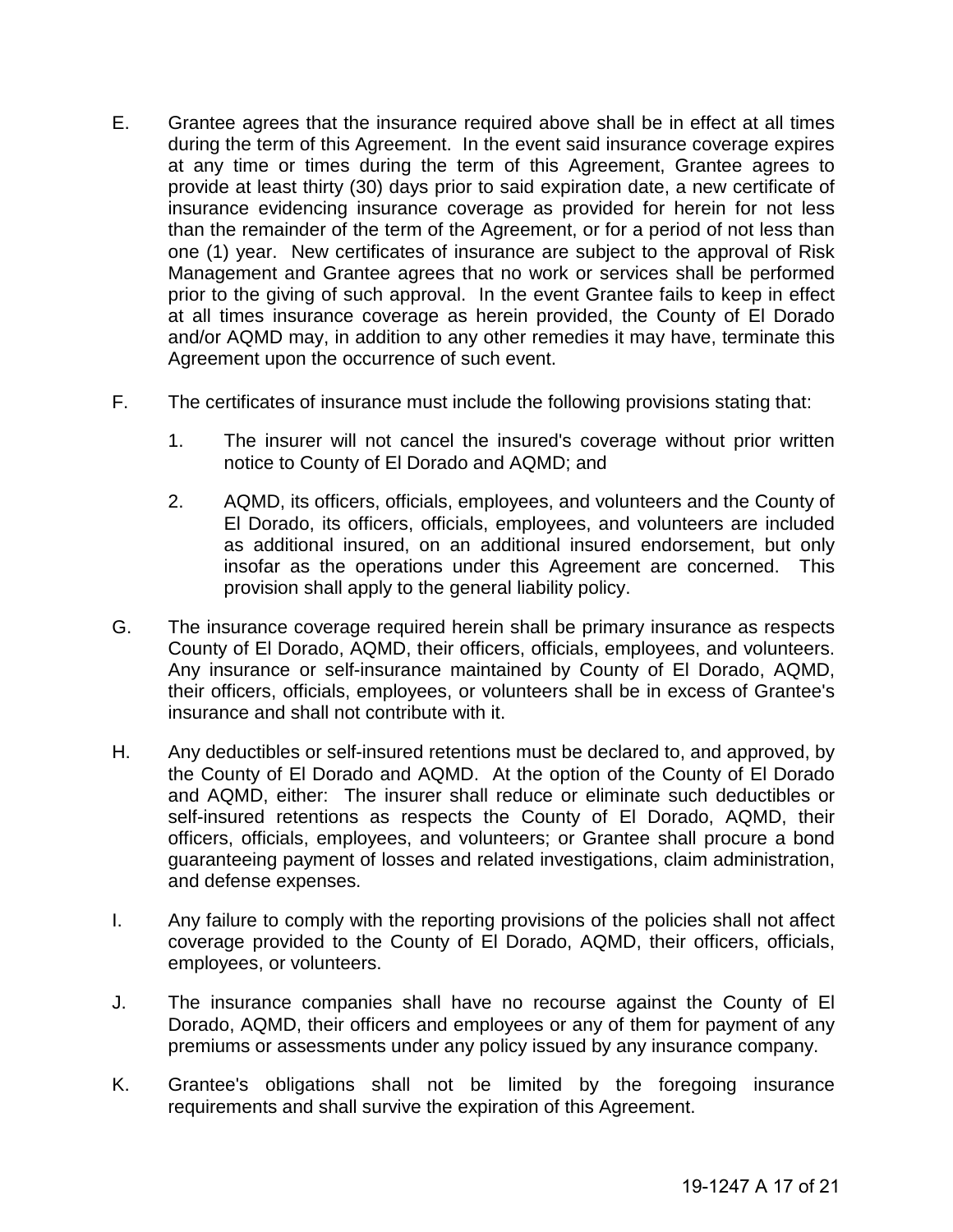- L. In the event Grantee cannot provide an occurrence policy, Grantee shall provide insurance covering claims made as a result of performance of this Agreement for not less than three (3) years following completion of performance of this Agreement.
- M. The certificates of insurance shall meet such additional standards as may be determined by the County of El Dorado and AQMD, either independently or in consultation with County's Risk Management Division as essential for protection of the County of El Dorado and AQMD.

**Prevailing Wage:** Subcontractor shall (1) pay wages according to a scale of prevailing wage rates determined by California law, which scale is on file at County's Transportation Division's principal office and (2) comply with all applicable wage requirements, as set forth in Labor Code Sections 1770 et seq., 1773.2, 1775, 1776, 1810 and 1813. In accordance with the provisions of Labor Code Section 1810, eight (8) hours of labor shall constitute a legal day's work upon all work done hereunder, and Subcontractor and any Sub-subcontractor(s) employed under this Agreement shall also conform to and be bound by the provisions of Labor Code Sections 1810 through 1815.

**Certified Payroll:** As required under the provisions of Labor Code Section 1776, Subcontractor shall keep accurate payroll records. A certified copy of all payroll records shall be available for inspection at all reasonable hours at the principal office of Subcontractor or any Sub-subcontractor(s). All Subcontractors and Subsubcontractor(s) must furnish electronic certified payroll records directly to the Department of Industrial Relations.

**Conflict of Interest:** The parties to this Agreement have read and are aware of the provisions of Government Code Section 1090 et seq. and Section 87100 relating to conflict of interest of public officers and employees. Grantee attests that it has no current business or financial relationship with any AQMD employee(s) that would constitute a conflict of interest with provision of services under this Agreement and will not enter into any such business or financial relationship with any such employee(s) during the term of this Agreement. AQMD represents that it is unaware of any financial or economic interest of any public officer or employee of Grantee relating to this Agreement. It is further understood and agreed that if such a financial interest does exist at the inception of this Agreement either party may immediately terminate this Agreement by giving written notice as detailed in the "Termination" Article, herein.

#### **Nondiscrimination:**

A. This Agreement involves funding from the state and, as a consequence, Grantee and any of its subcontractors shall comply with all applicable nondiscrimination statutes and regulations during the performance of this Agreement including but not limited to the following: Grantee and its employees, representatives, and subcontractors shall not unlawfully discriminate against any employee or applicant for employment because of race, religious creed, color, national origin, ancestry, physical disability, mental disability, medical condition, genetic information, marital status, sex, gender, gender identity, gender expression, age,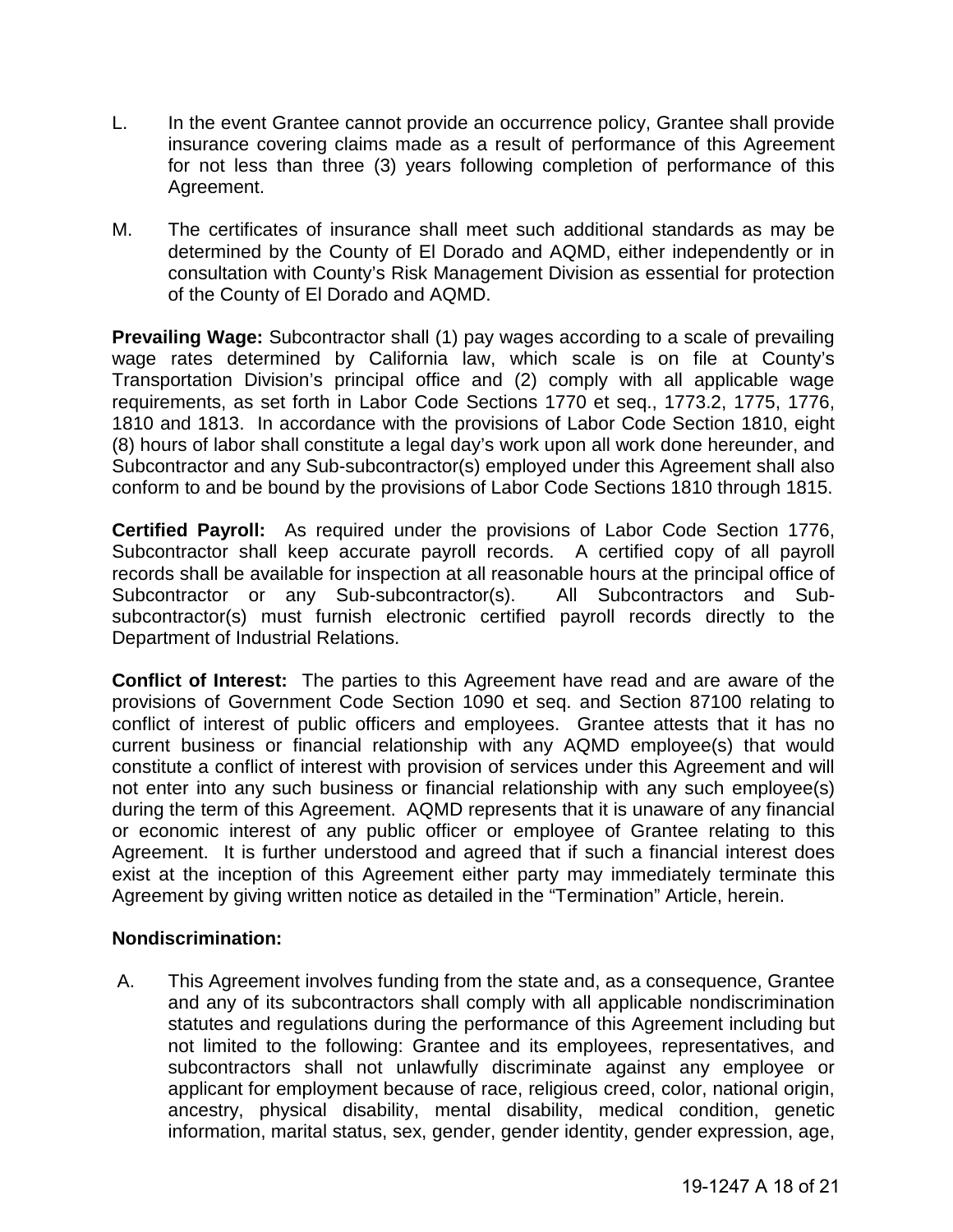sexual orientation, or military and veteran status; Grantee shall, unless exempt, comply with the applicable provisions of the Fair Employment and Housing Act (Government Code, Sections 12900 et seq.) and applicable regulations promulgated thereunder (California Code of Regulations, Title 2, Sections 7285.0 et seq.); and the applicable regulations of the Fair Employment and Housing Commission implementing Government Code, Section 12990, set forth in Chapter 5 of Division 4 of Title 2 of the California Code of Regulations incorporated into this Agreement by reference and made a part hereof as if set forth in full. Grantee, its employees, representatives, and subcontractors shall give written notice of their obligations under this clause as required by law.

- B. Where applicable, Grantee shall include these nondiscrimination and compliance provisions in any of its agreements that affect or are related to the services performed under this Agreement.
- C. Grantee's signature shall provide any certifications necessary under the laws of the State of California, including but not limited to Government Code Section 12990.

**California Residency (Form 590):** Grantee shall submit a Form 590 prior to execution of this Agreement, or seven (7) percent of each payment made to Grantee will be withheld during the term of this Agreement. This requirement applies to any agreement/contract exceeding \$1,500.

**County Payee Data Record Form:** Grantee shall file a County Payee Data Record Form with County of El Dorado, unless Grantee has on file with County of El Dorado a Department of the Treasury Internal Revenue Service Form W-9.

**Licenses:** Grantee represents that it and any and all subcontractors, if any, employed under this Agreement are duly certified or licensed in good standing by the State of California to perform the services contemplated under this Agreement, and that Grantee and all subcontractors shall maintain said certificates and licenses in good standing throughout the term of this Agreement.

**Business License:** County of El Dorado's Business License Ordinance provides that it is unlawful for any person to furnish supplies or services, or transact any kind of business in the unincorporated territory of County of El Dorado without possessing a County of El Dorado business license unless exempt under County Ordinance Code Section 5.08.070. Grantee warrants and represents that it shall comply with all of the requirements of County of El Dorado's Business License Ordinance, where applicable, prior to beginning work under this Agreement and at all times during the term of this Agreement.

**California Forum and Law:** Any dispute resolution action arising out of this Agreement, including, but not limited to, litigation, mediation, or arbitration, shall be brought in El Dorado County, California, and shall be resolved in accordance with the laws of the State of California.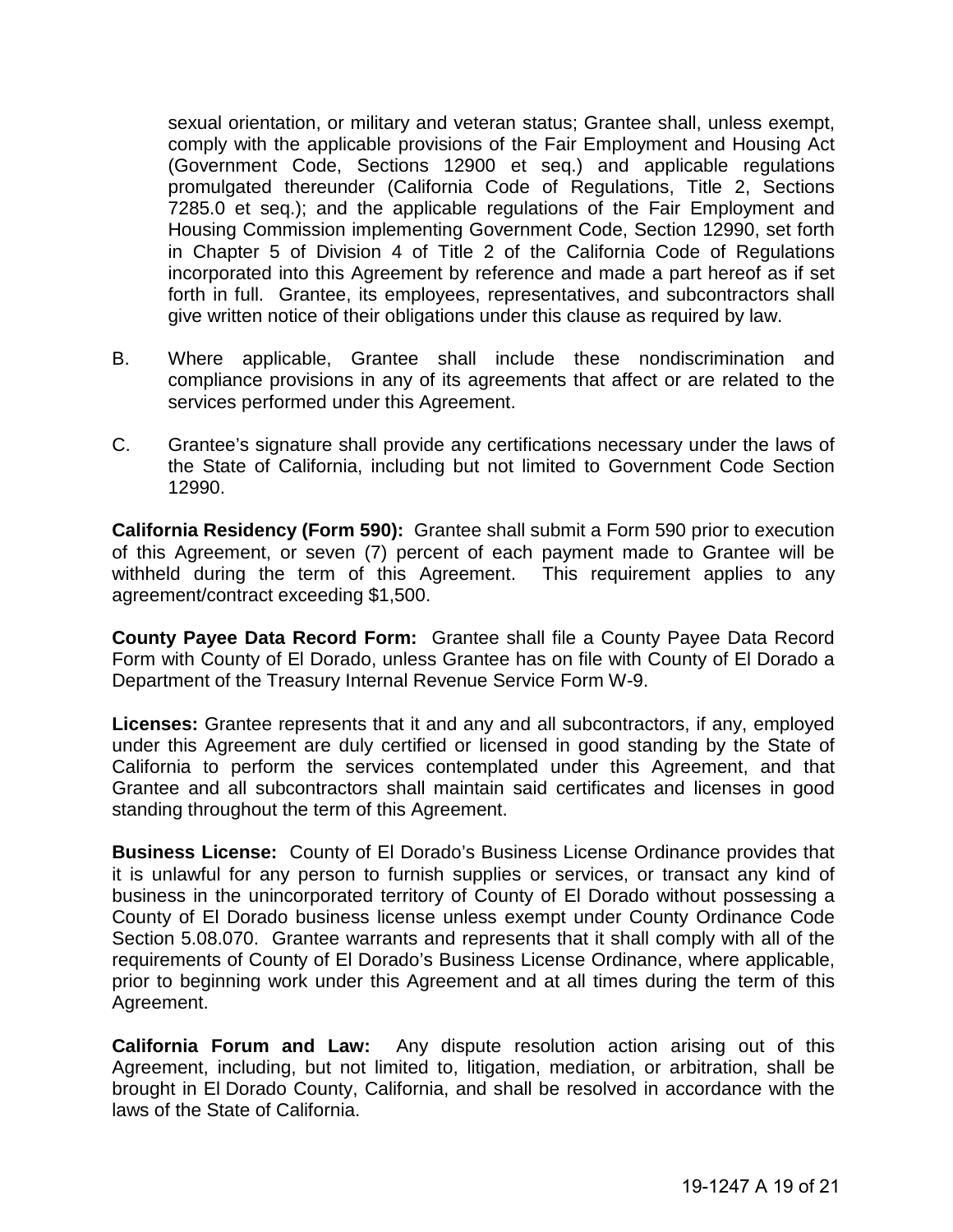**Contract Administrator:** The AQMD Officer or employee with responsibility for administration of this Agreement is Dave Johnston, Air Pollution Control Officer, or successor. The Grantee Officer or employee with responsibility for administration of this Agreement is XXXXXXX, title, or successor.

**Authorized Signatures:** The parties to this Agreement represent that the undersigned individuals executing this Agreement on their respective behalf are fully authorized to do so by law or other appropriate instrument and to bind upon said parties the obligations set forth herein.

**Partial Invalidity:** If any provision, sentence, or phrase of the Agreement is held by a court of competent jurisdiction to be invalid, void, or unenforceable, the remaining provisions, sentences, or phrases will continue in full force and effect without being impaired or invalidated in any way.

**Binding on Successors:** This Agreement, including all covenants and conditions contained therein, shall be binding upon and inure to the benefit of the parties, including their respective successors-in-interest, assigns, and legal representatives.

**No Third Party Beneficiaries:** Nothing in this Agreement is intended, nor will be deemed, to confer rights or remedies upon any person or legal entity not a party to this Agreement.

**Counterparts:** This Agreement may be executed in one or more counterparts, each of which shall be an original and all of which together shall constitute one and the same instrument.

**Entire Agreement:** This document and the documents referred to herein or exhibits hereto are the entire Agreement between the parties, and they incorporate or supersede all prior written or oral agreements or understandings.

#### **REMAINDER OF THIS PAGE INTENTIONALLY LEFT BLANK**